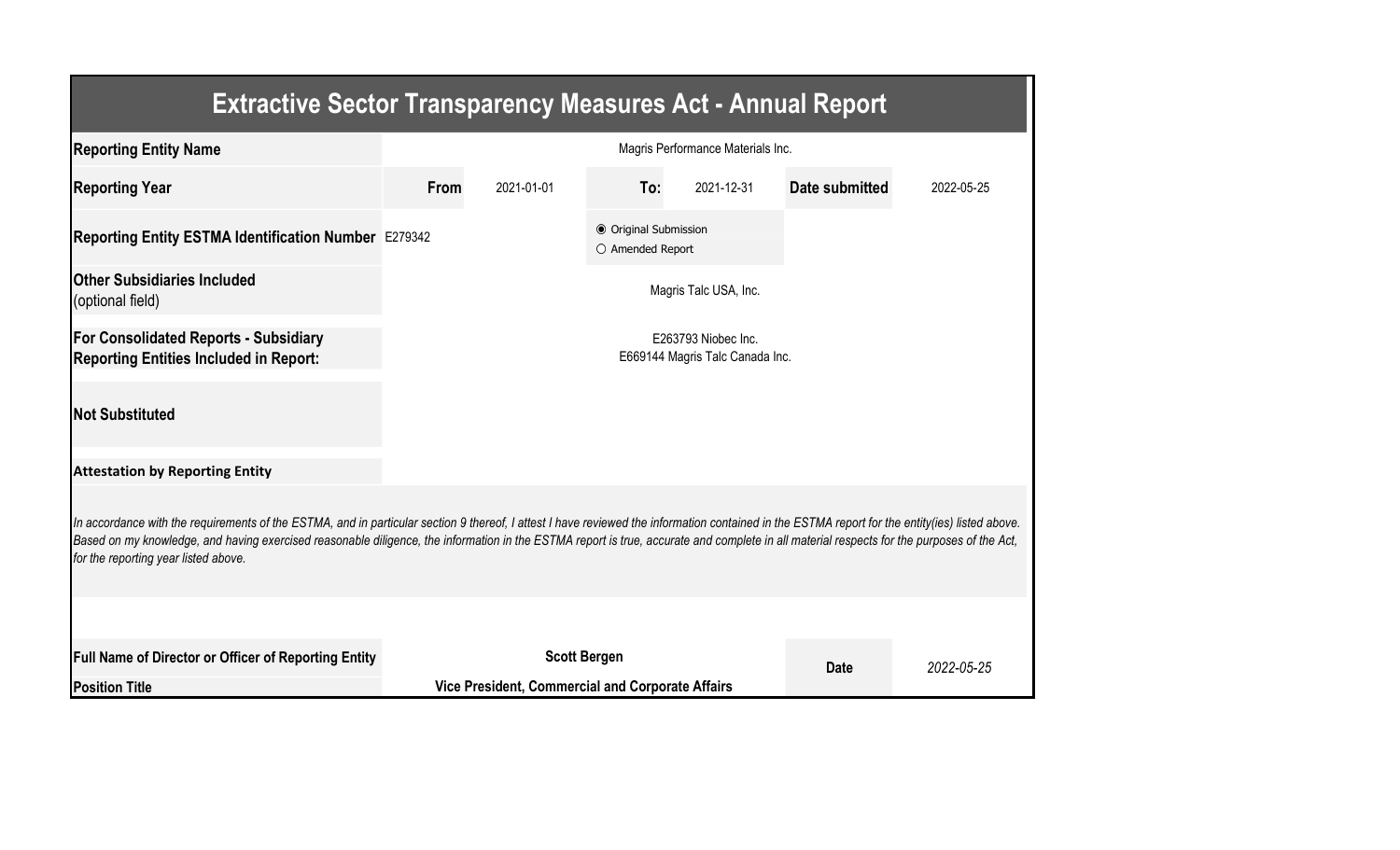| Extractive Sector Transparency Measures Act - Annual Report |                                     |                                                                                 |                                                        |            |      |                                |                |                  |                                               |                                      |                     |
|-------------------------------------------------------------|-------------------------------------|---------------------------------------------------------------------------------|--------------------------------------------------------|------------|------|--------------------------------|----------------|------------------|-----------------------------------------------|--------------------------------------|---------------------|
| <b>Reporting Year</b>                                       | From:                               | 2021-01-01                                                                      | To:                                                    | 2021-12-31 |      |                                |                |                  |                                               |                                      |                     |
| <b>Reporting Entity Name</b>                                |                                     |                                                                                 | Magris Performance Materials Inc.                      |            |      | <b>Currency of the Report</b>  | CAD            |                  |                                               |                                      |                     |
| <b>Reporting Entity ESTMA</b>                               |                                     |                                                                                 |                                                        |            |      |                                |                |                  |                                               |                                      |                     |
| <b>Identification Number</b>                                | E279342                             |                                                                                 |                                                        |            |      |                                |                |                  |                                               |                                      |                     |
| <b>Subsidiary Reporting Entities (if</b><br>necessary)      |                                     |                                                                                 | E263793 Niobec Inc.<br>E669144 Magris Talc Canada Inc. |            |      |                                |                |                  |                                               |                                      |                     |
| <b>Payments by Payee</b>                                    |                                     |                                                                                 |                                                        |            |      |                                |                |                  |                                               |                                      |                     |
| Country                                                     | Payee Name <sup>1</sup>             | Departments, Agency, etc<br>within Payee that Received<br>Payments <sup>2</sup> | <b>Taxes</b>                                           | Royalties  | Fees | <b>Production Entitlements</b> | <b>Bonuses</b> | <b>Dividends</b> | Infrastructure<br><b>Improvement Payments</b> | <b>Total Amount paid to</b><br>Payee | Notes <sup>34</sup> |
| Canada - Quebec                                             | Municipalite de St-Honore           |                                                                                 | 980,000                                                |            |      |                                |                |                  |                                               | 980,000                              |                     |
| Canada - Quebec                                             | Ville de Saguenay                   |                                                                                 | 180,000                                                |            |      |                                |                |                  |                                               | 180,000                              |                     |
| Canada - Quebec                                             | Commission Scolaire de la Jonquiere |                                                                                 | 130,000                                                |            |      |                                |                |                  |                                               | 130,000                              |                     |
| Canada - Quebec                                             | Government of Quebec                | Revenu Quebec                                                                   | 12,410,000                                             |            |      |                                |                |                  |                                               | 12,410,000                           |                     |
| Canada                                                      | Government of Canada                | Receiver General                                                                | 9,010,000                                              |            |      |                                |                |                  |                                               | 9,010,000                            |                     |
| United States of America                                    | <b>Gallatin County Treasurer</b>    |                                                                                 | 230,000                                                |            |      |                                |                |                  |                                               | 230,000                              |                     |
| United States of America                                    | Town of Ludlow                      |                                                                                 | 150,000                                                |            |      |                                |                |                  |                                               | 150,000                              |                     |
| United States of America                                    | Madison County Treasurer            |                                                                                 | 310,000                                                |            |      |                                |                |                  |                                               | 310,000                              |                     |
|                                                             |                                     |                                                                                 |                                                        |            |      |                                |                |                  |                                               |                                      |                     |
|                                                             |                                     |                                                                                 |                                                        |            |      |                                |                |                  |                                               |                                      |                     |
|                                                             |                                     |                                                                                 |                                                        |            |      |                                |                |                  |                                               |                                      |                     |
|                                                             |                                     |                                                                                 |                                                        |            |      |                                |                |                  |                                               |                                      |                     |
|                                                             |                                     |                                                                                 |                                                        |            |      |                                |                |                  |                                               |                                      |                     |
|                                                             |                                     |                                                                                 |                                                        |            |      |                                |                |                  |                                               |                                      |                     |
|                                                             |                                     |                                                                                 |                                                        |            |      |                                |                |                  |                                               |                                      |                     |
|                                                             |                                     |                                                                                 |                                                        |            |      |                                |                |                  |                                               |                                      |                     |
|                                                             |                                     |                                                                                 |                                                        |            |      |                                |                |                  |                                               |                                      |                     |
|                                                             |                                     |                                                                                 |                                                        |            |      |                                |                |                  |                                               |                                      |                     |
|                                                             |                                     |                                                                                 |                                                        |            |      |                                |                |                  |                                               |                                      |                     |
|                                                             |                                     |                                                                                 |                                                        |            |      |                                |                |                  |                                               |                                      |                     |
|                                                             |                                     |                                                                                 |                                                        |            |      |                                |                |                  |                                               |                                      |                     |
|                                                             |                                     |                                                                                 |                                                        |            |      |                                |                |                  |                                               |                                      |                     |
|                                                             |                                     |                                                                                 |                                                        |            |      |                                |                |                  |                                               |                                      |                     |
|                                                             |                                     |                                                                                 |                                                        |            |      |                                |                |                  |                                               |                                      |                     |
|                                                             |                                     |                                                                                 |                                                        |            |      |                                |                |                  |                                               |                                      |                     |
|                                                             |                                     |                                                                                 |                                                        |            |      |                                |                |                  |                                               |                                      |                     |
|                                                             |                                     |                                                                                 |                                                        |            |      |                                |                |                  |                                               |                                      |                     |
| <b>Additional Notes:</b>                                    |                                     |                                                                                 |                                                        |            |      |                                |                |                  |                                               |                                      |                     |